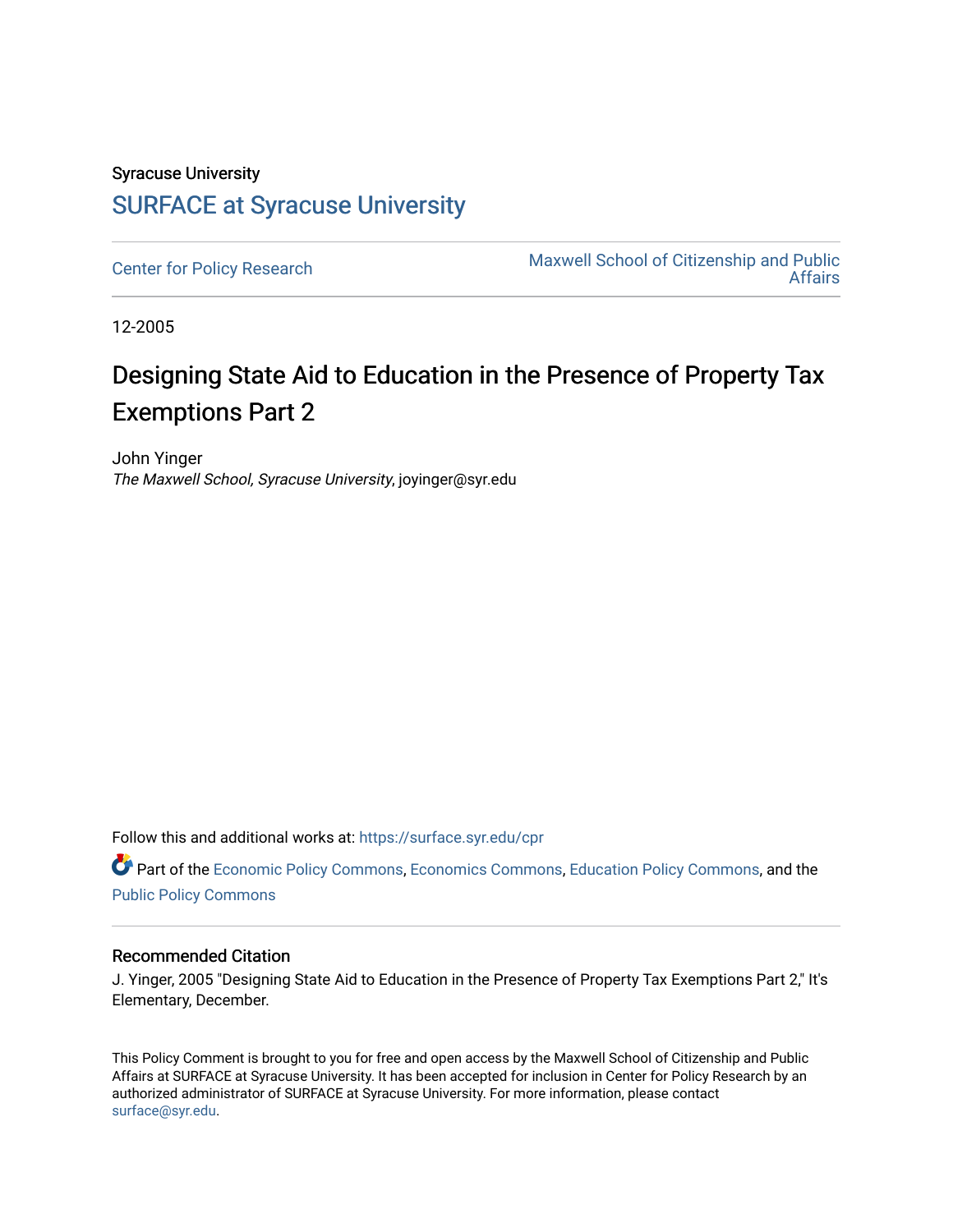It's Elementary

A Monthly Column by EFAP Director John Yinger December 2005

## **Designing State Aid to Education in the Presence of Property Tax Exemptions Part 2**

Many states provide homestead exemptions from the property tax. When states compensate school districts for these exemptions, they undermine the equity of their education finance system. In my last column, I argued that this inequity can be eliminated by incorporating this state compensation into a foundation aid formula. This column explains this proposal in more detail.

A standard foundation aid formula is designed to ensure that every district has enough revenue for the spending it needs to meet the state's performance standards after raising an expected minimum amount itself. The following table describes this formula. All entries in this and the following tables are expressed in per-pupil terms.

| <b>Standard State</b> | Equals | <b>Foundation Spending</b> | minus | Expected Local |  |
|-----------------------|--------|----------------------------|-------|----------------|--|
| <b>Foundation Aid</b> |        | Amount                     |       | Contribution   |  |

States that compensate school districts for homestead exemptions add this compensation to foundations aid. It follows that

| Standard<br><b>Total State</b><br>Aid | equals | <b>State Compensation</b><br>for Homestead<br>Exemptions | plus | <b>Standard State Foundation Aid</b> |
|---------------------------------------|--------|----------------------------------------------------------|------|--------------------------------------|
|---------------------------------------|--------|----------------------------------------------------------|------|--------------------------------------|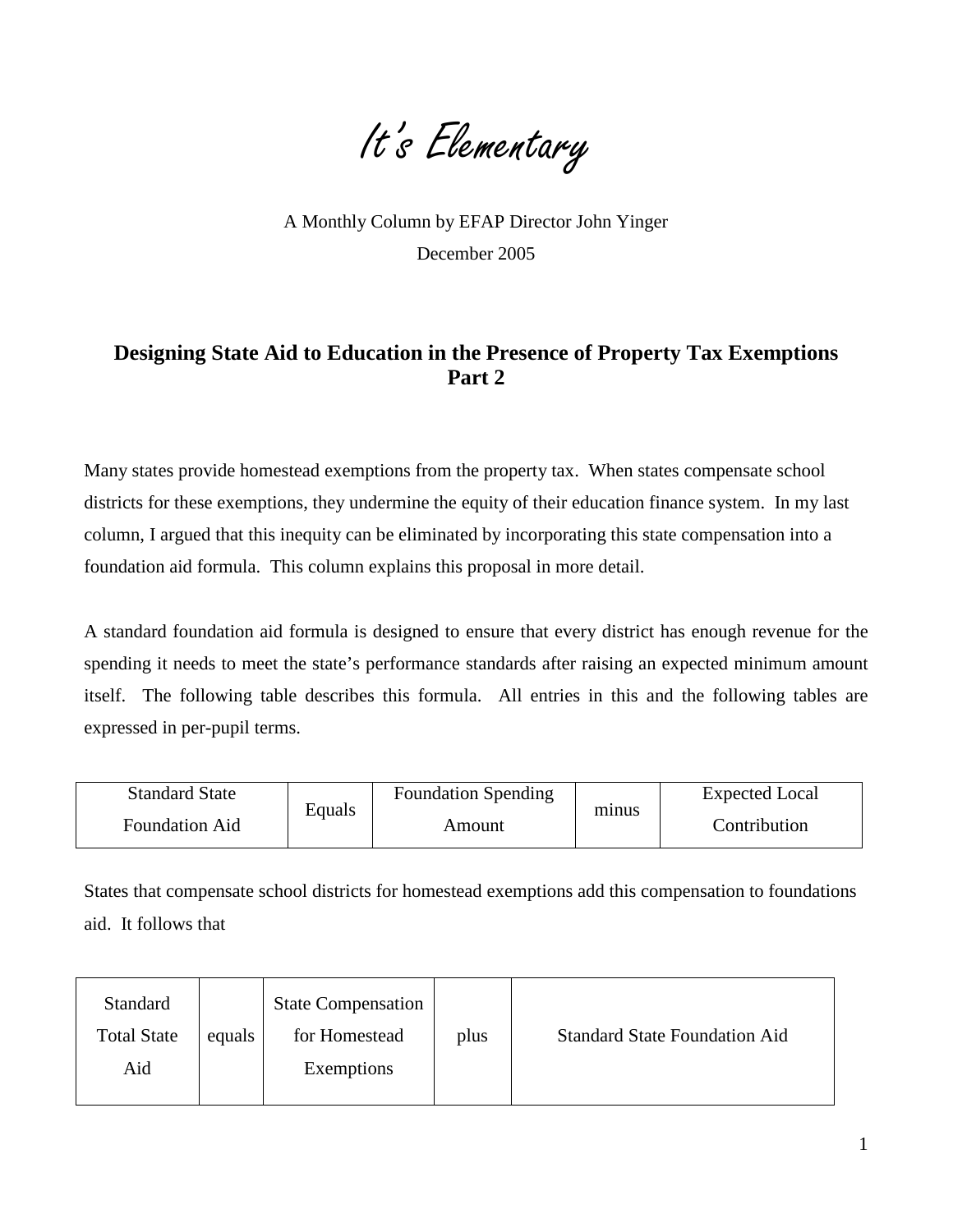| Standard<br><b>Total State</b><br>Aid | equals | <b>State Compensation</b><br>for Homestead<br>Exemptions | plus | <b>Foundation Spending Amount</b> |
|---------------------------------------|--------|----------------------------------------------------------|------|-----------------------------------|
|                                       |        |                                                          |      |                                   |

Thus, state compensation for homestead exemptions draws a significant share of the state aid budget away from the objective of the foundation formula. This is inequitable because the districts that benefit from this compensation are districts that have few renters or, in the case of New York, are located in high-wealth counties.

My proposal is to devote all state aid toward ensuring that each school district has the resources it needs to meet state performance standards. This proposal can be expressed as follows:

| Proposed | equals<br>Total State Aid | <b>Foundation Spending</b> |       | <b>Expected Local</b> |  |
|----------|---------------------------|----------------------------|-------|-----------------------|--|
|          |                           | Amount                     | minus | Contribution          |  |

Because total state aid equals foundation aid plus compensation for homestead exemptions, this proposal implies that

| <b>Proposed State</b><br>Foundation Aid | equals | Foundation<br>Spending<br>Amount | minus | <b>Expected Local</b><br>Contribution | minus | <b>State</b><br>Compensation<br>for Homestead<br>Exemptions |
|-----------------------------------------|--------|----------------------------------|-------|---------------------------------------|-------|-------------------------------------------------------------|
|                                         |        |                                  |       |                                       |       |                                                             |

Two key issues arise in implementing this proposal. First, the compensation a school district receives for homestead exemptions depends on the tax rate the district selects. State officials do not know what this rate will be when they pass the state-aid budget. This uncertainty can easily be eliminated by basing state foundation aid on the previous year's compensation for homestead exemptions. Because local property tax rates do not make large jumps from year to year, this simplification does not in any way undermine the benefits of this proposal.